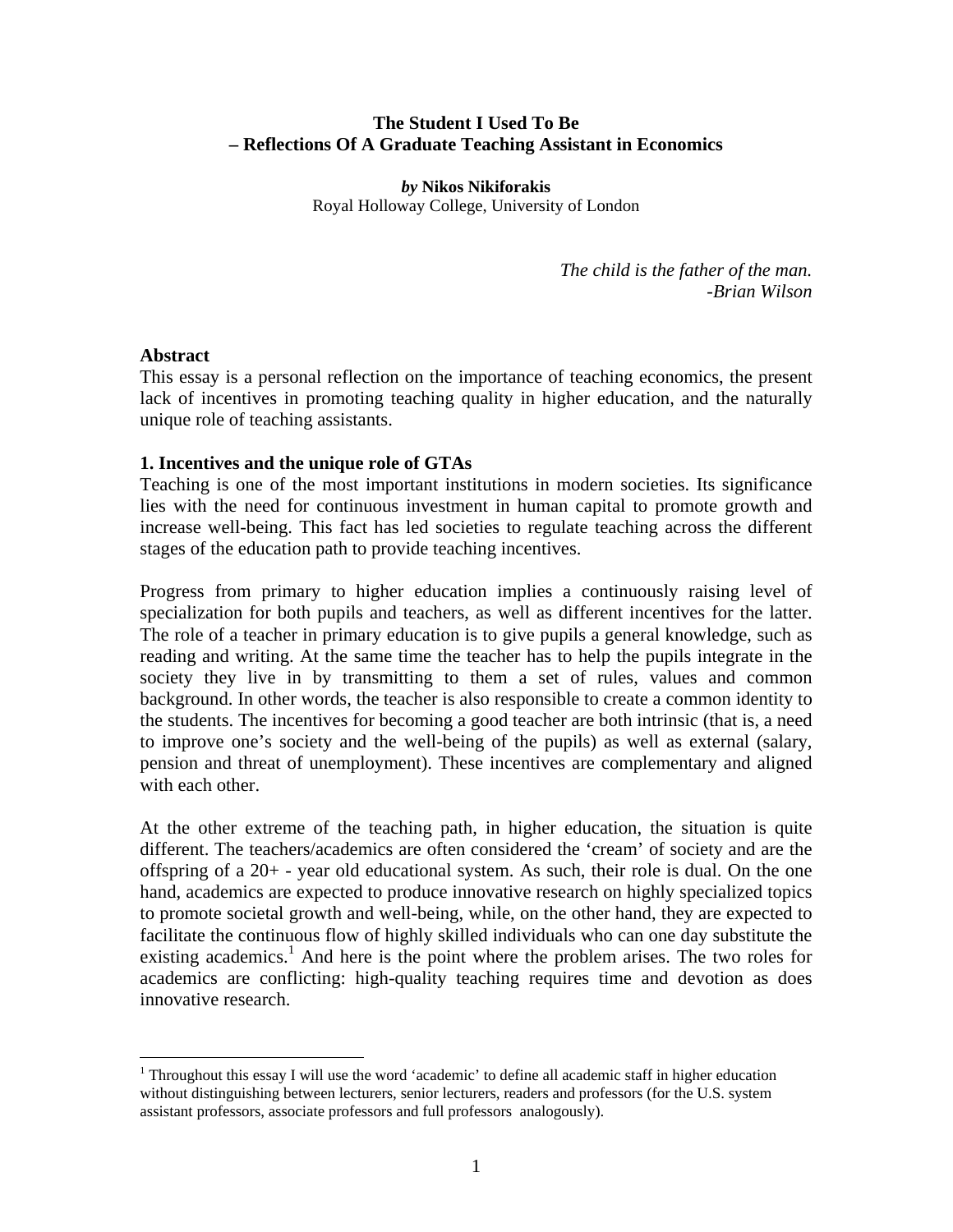As the 'cream' of society, demand on academics for innovative research is often great. Society's short-term needs are mirrored in the existing incentive scheme for academics which views innovative research as the primary objective. Universities offer positions and promotions to academics on the basis of one's publication record and, most often than not, place little emphasis on academics' teaching abilities. The same applies for funding from research bodies. It is safe to say therefore, that, at best, teaching quality is a secondary goal which is only pursued when one has been offered an academic position and which rarely overshadows the primary goal of research (i.e. an established good researcher is unlikely to be penalized for low-quality teaching).

The conflicting incentives create a problem for societies and the policy maker. However, this is not the only problem from a society's point of view. Another related matter regards efficiency and the waste of resources on low-quality teaching; students invest a good part of their families' wealth in studying. If they do not receive a good education in return the resources are better spent on other activities.

So how can one balance these two important issues? Perhaps a natural remedy to the problem is the employment of Graduate Teaching Assistants (GTAs). A GTA also faces the strong external motivation to publish his or her research. However, the GTA has a higher return from reading and teaching than an established academic, being at the beginning of his academic career, due to the accumulation of knowledge. Moreover, quality teaching can serve as a quick signal to the established academics of a department of a potentially good future economist.

It is perhaps not unrealistic to assume that the intrinsic motivation of GTAs to help students might be greater than of the established academics. After all, GTAs were sitting in classrooms until recently; they faced the same dilemmas about their future perspectives, and might still remember how they themselves struggled with a specific topic. They are likely to still have a vivid memory of the things they found annoying in their lecturers and are, thus, more likely to be self-critical. It seems, therefore, that GTAs should not only play a passive role (e.g. simply solve exercises in seminars), but they can actively complement the established academics experience.

#### **2. From Theory to Practice**

#### **2.1 The student that I used to be**

I have been a GTA for almost 4 years now. In these 4 years I have taught microeconomics (second years), quantitative methods (first years), industrial organization (third years) and experimental economics (workshops). The nature of these topics differ and so do the additional things that a GTA can offer when teaching them. In my brief experience it seems that introductory courses are more abstract (in general) than more applied courses offered to finalists and, hence, less intuitive and difficult to motivate; difficult, not impossible! On the other hand, teaching finalists implies sometimes teaching to students tired from 3 years of "useless models" – at least this is how some of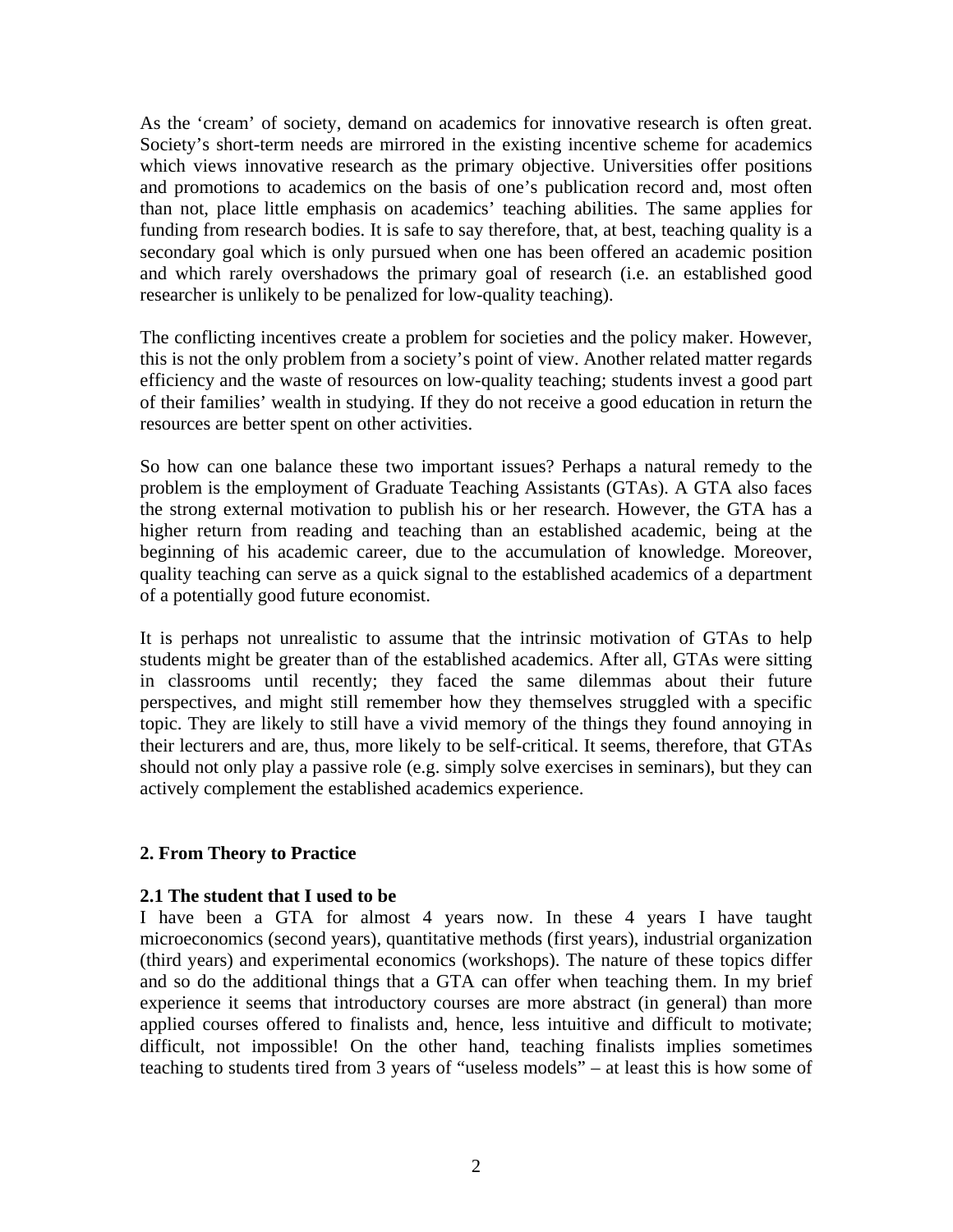my finalist students describe their 3-year experience with economics. The great thing is that … I agree.

I spent 5 years studying economics prior to my PhD (in the country where I come from undergraduate education lasts four years). Those 5 years where largely spent brainlessly learning things which made no real sense. And then one day, very close to the end of my education (finally as I thought) I took part in a classroom experiment. We were divided into two groups: half served as buyers and half as sellers. We were given secret reservation values and costs of production and were set free to strike deals in the classroom with members of the other group. How much more enjoyable was it to try to make deals with my friends than to sit and hear someone talk. However, the real surprise came when I found out at the end of the experiment that our behaviour perfectly complied with the law of supply and demand. This was, after all, the famous experiment of Vernon Smith (*Nobel Laureate 2002*).

From that point on economics were never the same again. A little later I came across a paper which showed me that, not only could economics be applied (and, why not, be fun), but also that many of the questions that always bothered my brain all my life (like why do people jump the queue in my country and why aren't people punishing them) could be answered through economic theory and its tools. That was a revelation and I signed up for a PhD.

# **2.2 Teaching**

I commenced research very anxious to answer as many questions as possible. Soon I realized that a lot of the things I needed in order to answer these questions were offered but not picked up at the previous 5 years. That was a disappointment, but was it my fault completely?

Teaching undergraduates gave me the chance to fill in most of the gaps in my knowledge. But most importantly it allowed me to help the students who looked the most to the student that I used to be.<sup>2</sup> The student I used to be pointed out to the students who just wanted to solve the exercise and memorize it for the exams; the students who did not understand why we studied the models that we did; the students who did not realize that at the end of their degree they will be sorry for all the lost time; the students who thought that economics had nothing to do with reality. Preparing a class I always ask: "What would I make of this as a student?" Then, like a good economists, I work *backwards.* To complement lectures and abstract models I use classroom experiments, every-day examples (if possible from the recent news) and I ask students a lot of questions that go beyond the narrow limits of the exercises. The students seem to enjoy this.

#### **3. Conclusion**

 $\overline{a}$ 

GTAs have a natural role in students' education. The little time separating them from the time they were sitting in classrooms, as well as the higher intrinsic motivation makes

 $2$  This does not mean that I discriminated between students, but rather that I was a very unmotivated and lost student.